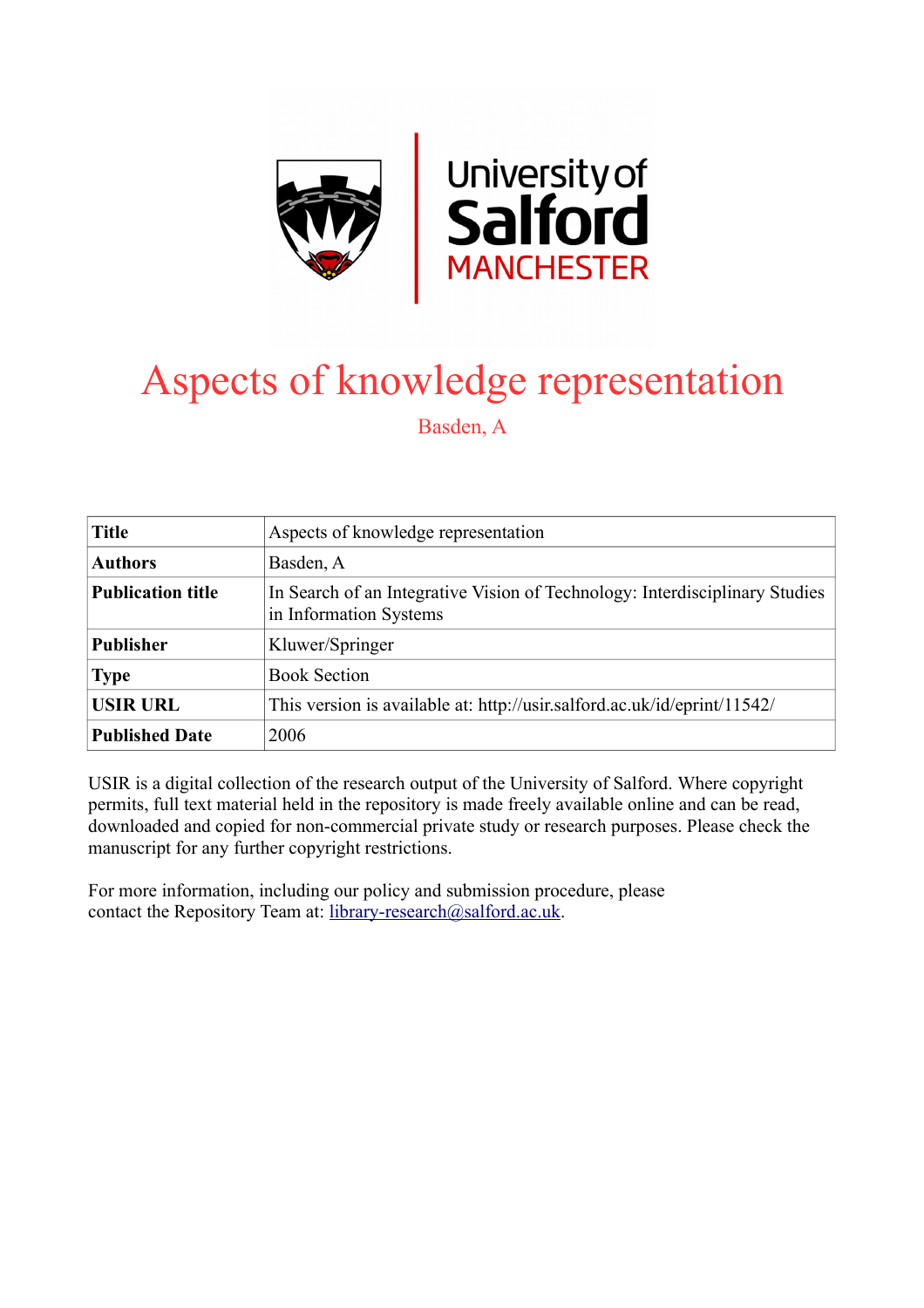Chapter 2

 ASPECTS OF KNOWLEDGE REPRESENTATION

Andrew Basden

#### 1. INTRODUCTION

 Programmers represent knowledge about the world in a computer language to produce an information system (IS) that may be used to help human beings in various tasks. For example, to make the process of writing contracts in the construction industry more open, the team led by Hibberd and Basden (1995) created the INCA knowledge based system (KBS) to write contracts that more accurately reflect the intentions of the parties than is possible by adapting standard forms of contract. On asking its user around three dozen questions and making inferences based on the answers obtained, the KBS selects appropriate clauses and combines them intelligently together to form the draft contract. An important feature of the KBS was that it encouraged the parties to explore the reasons for each clause, to question and change clauses. INCA 'contains' sophisticated knowledge about legal principles of contract and how to use it.

 All this knowledge had to be represented in a programming language, or 'knowledge representation language', KRL. But what form of KRL is appropriate to such wide-ranging types of complex knowledge? Many of the issues in knowledge representation (KR) were explored in the 1980s but have now re-emerged in the field of knowledge management (KM), which seeks to represent wide-ranging knowledge relevant to an organisation, as a general aid to that organisation's prcesses.

 There is one issue that had not been resolved by the end of the 1980s and still deserves our consideration. Reflecting on the experience of the 1980s, Brachman (1990) called for 'KR to the people'. KR had become a specialist field from which lay people were excluded. In KM, 'the people' are employees immersed in the knowledge that requires representation, and they should be the ones to represent it.

 'KR to the people' is the issue we address in this chapter. It is part of a wider story, alongside the issues of knowledge elicitation and analysis that are discussed in chapters 3 to 5, and that of whether IS are effective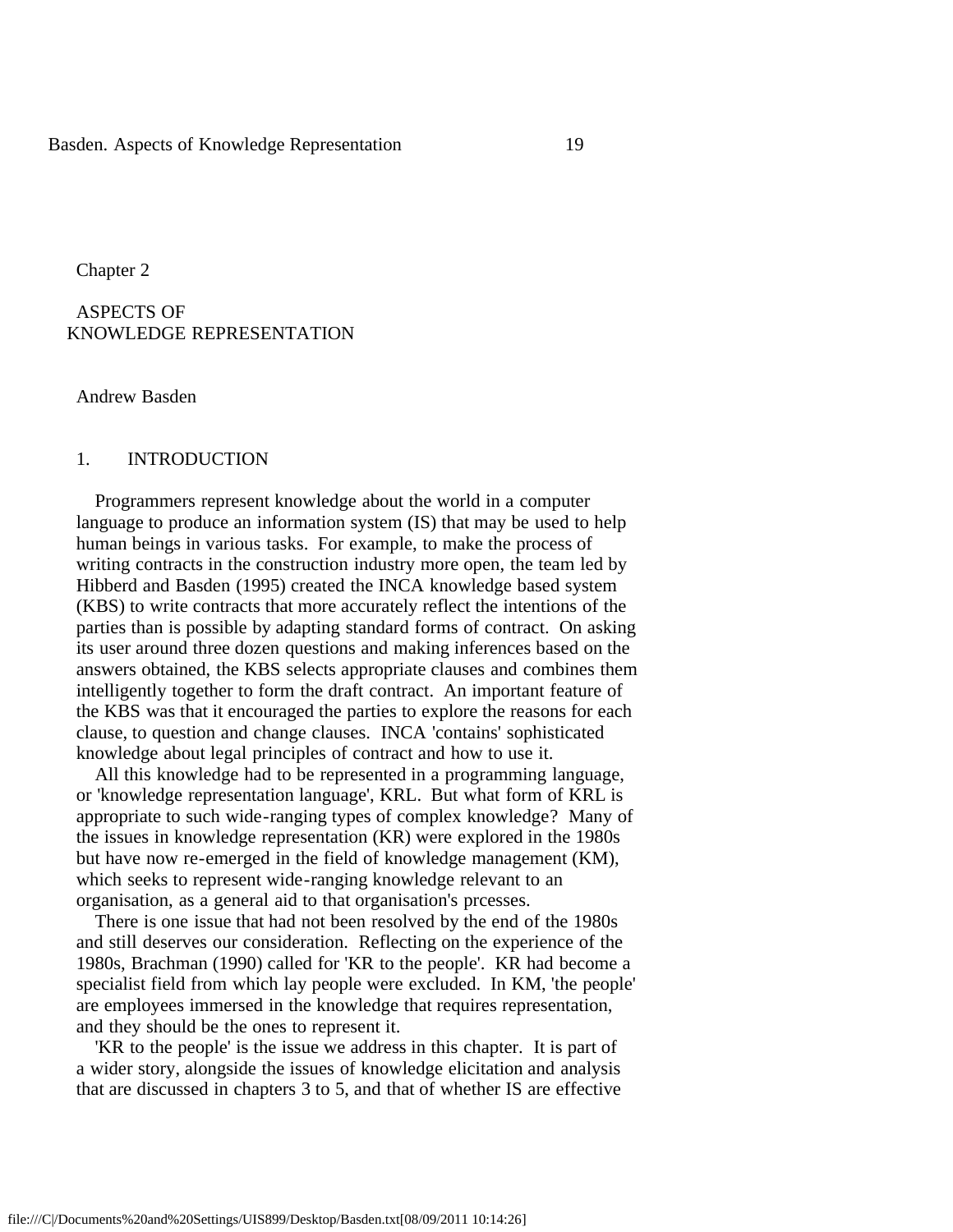and useful in aiding human tasks that is discussed in chapters 9 to 11. In this chapter, we are concerned solely with KR, and specifically with the basic facilities that enable 'the people' to represent knowledge easily.

1.1 Knowledge representation

 In the process of representing knowledge, depicted in Fig. 1, a programmer (or 'knowledge engineer', KE) expresses knowledge in symbols offered by the chosen KRL (which can be textual or graphical). The knowledge so represented is that which is relevant to a domain of the world (such as contract authoring).

Figure 1. Knowledge representation as human activity

 Traditional KRLs tend to be of certain basic types, which we will call knowledge representation formalisms (KRFs), developed out of pioneering work in the 1970s in artificial intelligence (AI) and computer science:

- production rules, in which knowledge is expressed as IF-THEN productions,
	- logic programming (e.g. PROLOG), in which knowledge is expressed as predicate logic statements,
	- functional programming (e.g. LISP), in which knowledge is expressed as nested function calls,
	- frames and object oriented (OO) approaches, in which knowledge is expressed in terms of objects, classes, attributes and methods, and

Basden. Aspects of Knowledge Representation 21

 procedural languages like C, in which knowledge is expressed in terms of variables and instructions that manipulate them.

 To design KRF software (for the KE to use) requires a number of decisions to be made about: types of 'thing' the KE is to be faced with (e.g. rules), ways these may relate (e.g. antecedent-consequent), types of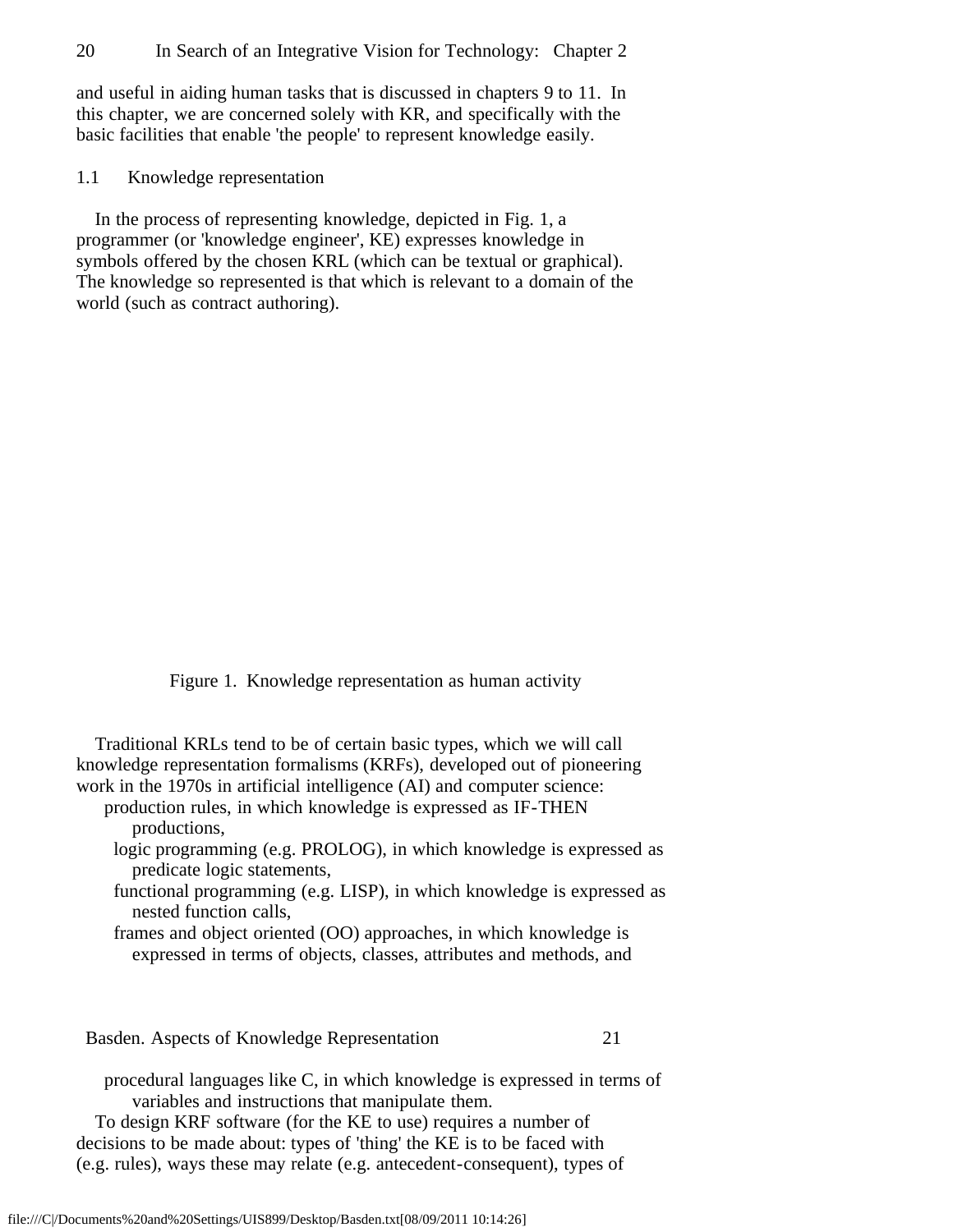property (e.g. truth values), types of activity (e.g. rule-firing), what valid inferences may be made (e.g. those of propositional logic), and types of constraint (e.g. that rules should not form an infinite loop). Such things are made available to the KE as atomic facilities but, at the bottom level, are implemented in machine code and memory structures.

 But - as Brachman discussed - KR has proved more difficult than originally expected. Each KRF is appropriate for some types of knowledge and less appropriate for others; for example, it can be difficult to represent nuanced business strategy in any of the above KRLs. Moreover, if the domain involves several types of knowledge, the KRF used will be appropriate at some points, inappropriate at others. KR becomes esoteric expertise, complex and error-prone, and not suited to 'the people'. Expert KEs may be called in but they often fail to understanding the important nuances of the domain, so the ISs they build often fail to deliver the expected benefits when in use.

 Thus the ideal KRF would be one that is appropriate to the whole range of types of knowledge that could conceivably be encountered.

 This chapter, which is based on Basden (1993) but takes it further, discusses whether it might be possible to find such an ideal KRF. Using a concrete example of knowledge we might wish to represent, we briefly review the characteristics of various types of knowledge, which are discussed in Basden (1993). We outline the problems that arise in representing these using inappropriate KRFs and note that philosophy is needed to address them. After outlining some portions of a pluralistic philosophy, we show how they might be applied to develop more appropriate KRFs that enable diverse knowledge to be represented.

## 2. KNOWLEDGE REPRESENTATION PROBLEMS

 The difficulties we are considering here are not those that arise from deficiencies in the KR software (which could be remedied by redesign) but those which seem inherent in the KR formalism. Consider the following scenario, illustrated in Fig. 2, in which we want an IS to help us keep track of birds' nests:

22 In Search of an Integrative Vision for Technology: Chapter 2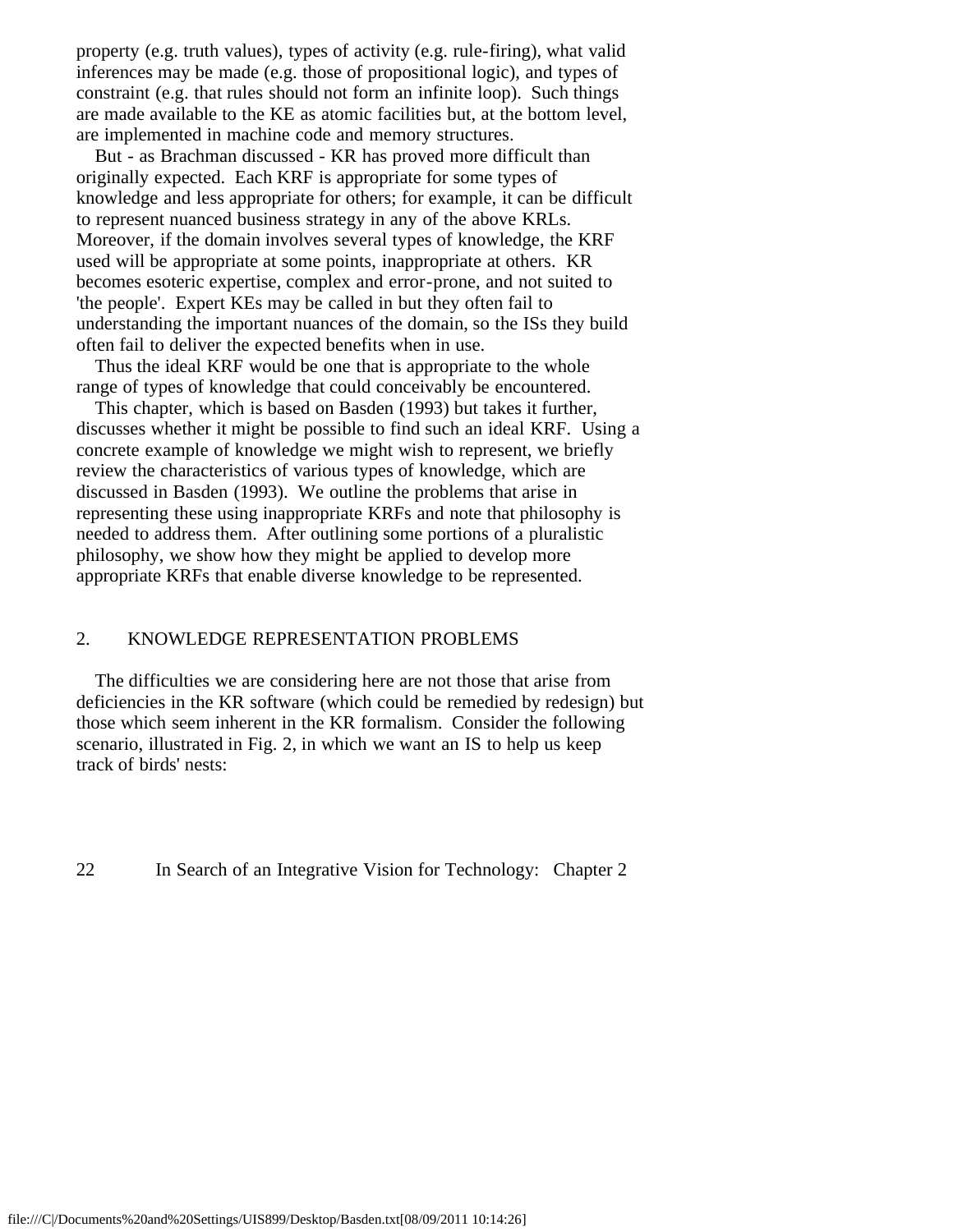Figure 2. Nests, fields and woodland

 We have a terrain of rough pasture with fragments of woodland. The rough pasture is divided into fields. In the fields a species of bird nests. Eggs are laid in the nests, which (hopefully) will hatch into chicks. We want to keep track of, among other things, eggs in each nest. A species of fox lives in the fragments of woodland. At night the foxes emerge from the woodland to raid the nests (thus reducing the number of eggs in nests). The foxes tend to travel up to 200 m from the edge of woodland. We want to know which nests are in danger from foxes (so that we can, for example, watch and protect them). To do so requires obtaining permission from whoever owns the fields in which the nests are situated. So we need to know which fields each nest is in. But our knowledge of the dangers is limited (e.g. the behaviour patterns of the foxes) so we want also to search literature (on the Internet) to find relevant knowledge and link it to decisions we make. Finally, our usage of such a system might expand; for example, we might need to start collecting and storing new information about nests that we do not currently anticipate.

Basden. Aspects of Knowledge Representation 23

 All this knowledge must be represented in some KRF in order to build the IS we need. The reader will most likely agree that most of it can be understood intuitvely - the concepts of nests, fields, foxes, fragments of woodland, the concept of number of eggs per nest, that things change (eggs are laid and stolen), that certain nests are in certain fields which, conversely, contain those nests, that of ownership, the notion of fields and woodland as habitat, of the edge of woodland and of a zone up to 200 m from that edge, and so on.

 Most knowledge that the KE must represent is explicit in the statement above, but some is tacit cultural knowledge. Our concern here, however, is not with whether knowledge is tacit or explicit, but with the diversity of concepts involved that seem intuitive or 'natural' to the lay person.

2.1 Representing knowledge to be used

 Most ISs are designed to be used, and the best ones become part of the lifeworld of their users. After learning the features of the software itself, the user becomes familiar with the knowledge it holds, progressing from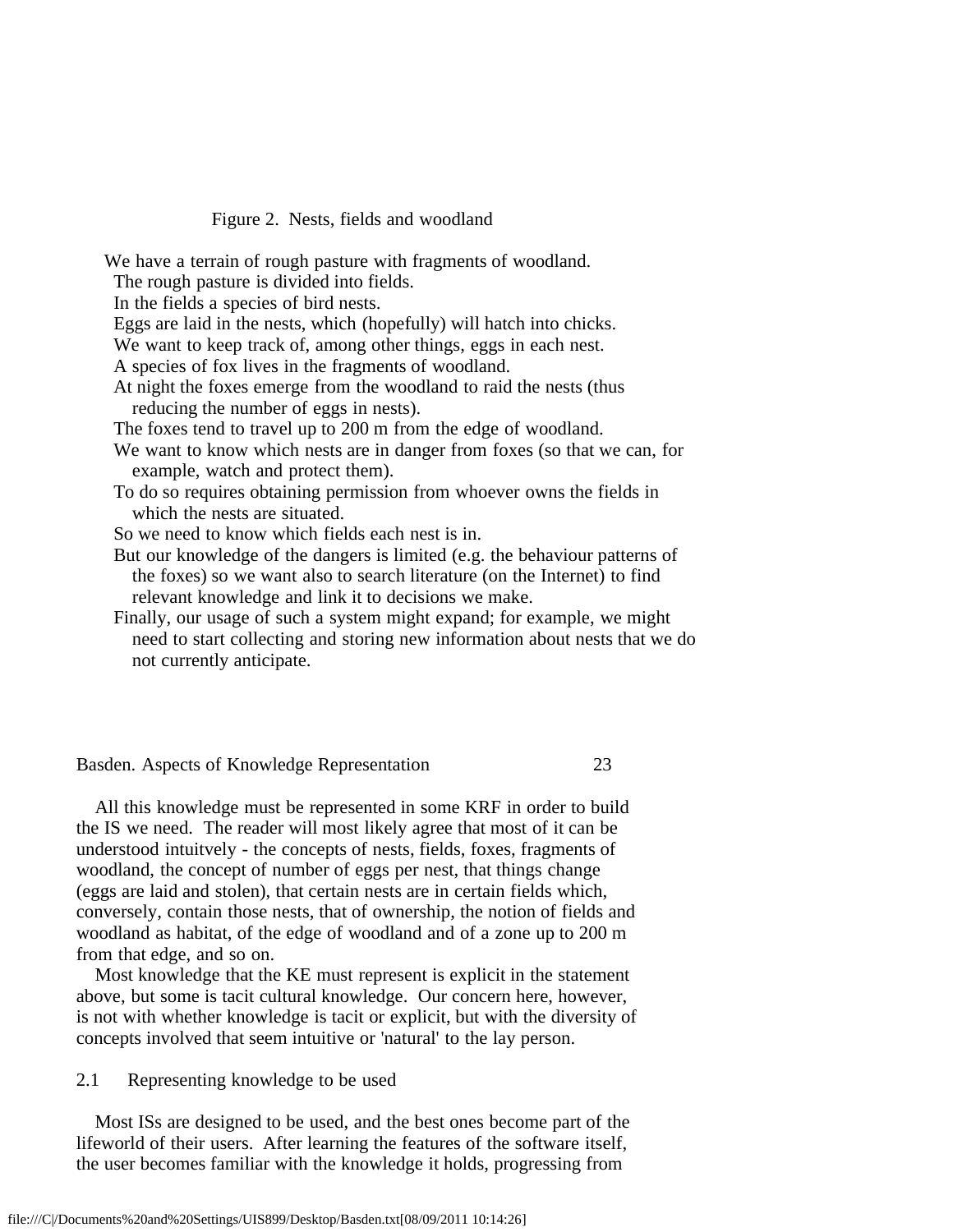obvious, ordinary knowledge to the less obvious, exceptional knowledge, from seeing the knowledge as individual pieces to engaging with a nuanced, interwoven whole, from scepticism to trust.

 What this implies is that not only should the knowledge of the domain encapsulated in the IS be accurate and understandable, but it should also be rich, nuanced and faithful to the recondite parts of the domain, so the user can rely on it without fearing lest some small but important piece of knowledge is missing. Much of the responsibility for ensuring this lies with the knowledge analysis and acquisition process (see chapters 3-5), but as Basden and Hibberd (1996) have argued, knowledge acquisition and representation cannot be separated, the latter often either hindering or stimulating the former. This means that any KRF the KE employs should facilitate faithful representation of a wide diversity of knowledge.

## 2.2 Appropriate KRFs

 But which KRF should we use? As discussed more fully in Basden (1993), if we consider some of the 'aspects of knowledge' in our story above - items, relationships, values, changes, spatial and textual knowledge - we find that no KRF is appropriate to all of them.

 An item (such as nest, field, fox) is a complex thing that persists over a period of time and has attributes that might change during this period. OO is well-developed for handling items of this kind, and PROLOG is very flexible in the way it breaks items down into statements about them. But procedural languages, in implementing items as structured collections

#### 24 In Search of an Integrative Vision for Technology: Chapter 2

 of variables, are too rigid to allow new attributes to be added. Functional languages, though more flexible, hide the organic distinctness of items.

 Relationships link items (such as "Field contains nest") and can be quite complex. They often have attributes (e.g. their start dates or strengths) and may even relate to each other (e.g. "The friendship between John and Jim was damaged by Jim's promotion"). Most real-life relationships have automatic inverses (e.g. if Field2 contains Nest5 then Nest5 is in Field2). Most are binary but not all are (an order line may be seen as a relationship between customer, supplier and product). Some types of relationships imply constraints, such as of hierarchy or prevention of loops ('directed acyclic graphs'). None of the KRFs above handles relationships well, most of them relying on implementing relationships as special attributes (known as pointers or keys) that hold identifiers to other items. This not only makes it tricky to implement genuine richness of relationships but it holds dangers (e.g. referential disintegrity, when the value in a key happens not to be a true identifier, or infinite loops when searching). As a result, for example, Blaha and Premerlani (1998:22) actively discourage consideration of inverses - but this inherently hinders the KE's ability to represent richness.

 Values may be quantitative (such as 7, 'around 6') or qualitative (such as North, True, Loving), and are usually used as contents of attributes (e.g. 7 is NumberOfEggs attribute of a certain nest). Quantitative values may be incremented and imply notions like more, less and 'approximately near'. Procedural and OO KRFs offer a facility for simple values of both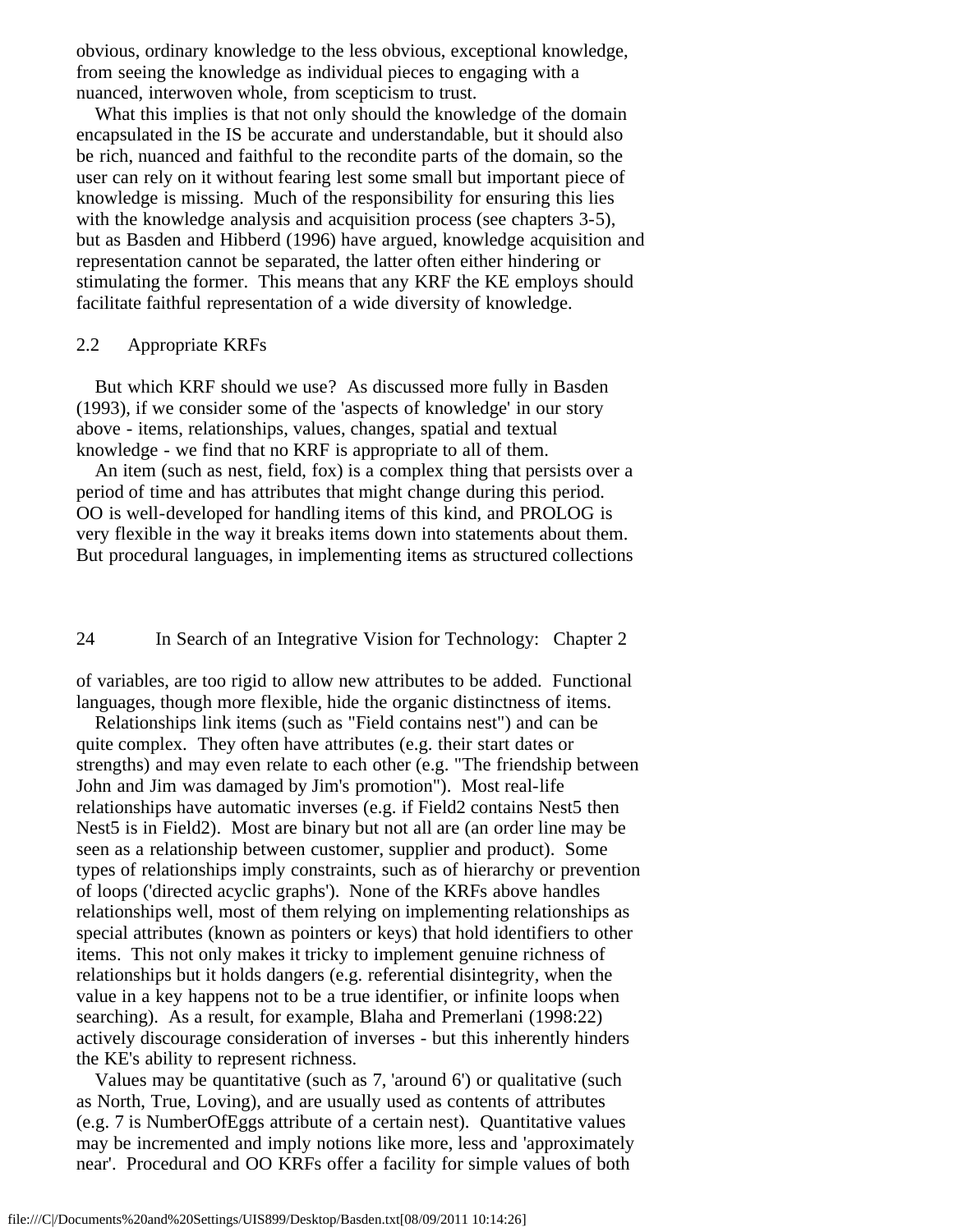types, but logic programming has no inherent notion of quantity and must treat values as mere tokens, so it is cumbersome to increment or test for quantitative relations. (Practical logic programming KRFs handle quantity by means of hidden side-effects; see later.) The full richness of values extends beyond these simple notions to include, for example, degrees of precision (e.g. how near North?) and accuracy (how much to trust them). But few KRFs offer facilities to handle these.

 Change is endemic in most applications - new nests being created, number of eggs in a nest changing, foxes raiding, and so on. Change can be either events or processes, and what triggers a change may be a particular time (e.g. spring time), or some sequence (egg laid then brooded then hatched), or some event (such as fox raiding) or on receipt of a message (such as alarm cry). Procedural and OO KRFs recognise the reality of change, with OO doing so in a slightly more sophisticated way, but logic programming has no inner notion of change and functional programming reduces change to the process of evaluating a function.

 Spatial phenomena like shape, boundary, and a zone extending 200m out from the boundary, are important in many applications. Though the lay person finds such phenomena relatively simple to understand intuitively, none of the above KRFs offer spatial facilities. So none of

#### Basden. Aspects of Knowledge Representation 25

 them allows us to represent a spatially rich knowledge domain easily. (Software exists that encapsulates genuine spatial knowledge, including geographic information systems and Funts (1980) innovative 'geometric reasoner', but their facilities are not found in KRLs.)

 Our final example is of information embodied in text or other symbolic form (diagrams). Our everyday experience of text - which is what we are concerned with in such an application - is of a complex structure that appears to be linear and hierarchical but is in fact interwoven in a more complex way (e.g. by both explicit cross references and subtle allusions), of interpreting and understanding it, of moving around it, of searching for approximately relevant material, etc. While most of the above KRFs offer simple text strings, none offer interwoven textual structure, approximate matching, aids to interpretation and the like that we encounter in everyday life. Software like word processors, Internet search engines and browsers offer such facilities, but none of this has found its way into KRFs yet.

#### 2.3 Problems of inappropriateness

 It is clear that none of the above KRFs make it easy to represent the everyday experience of all such aspects of knowledge, which is what may be necessary in a real-life application. Nor, indeed, does it seem that any KRF is able to approach the full richness of any single aspect. This leads to a number of problems in knowledge representation, many of them arising from pressure imposed by the restrictions in the KRFs.

 a) Richness in knowledge may be reduced. For example, Blaha and Premerlani (1998) discourage using inverse relationships.

 b) Knowledge can become distorted and so inaccurate or misleading. For example, if we can use only exact numbers, imprecision is masked.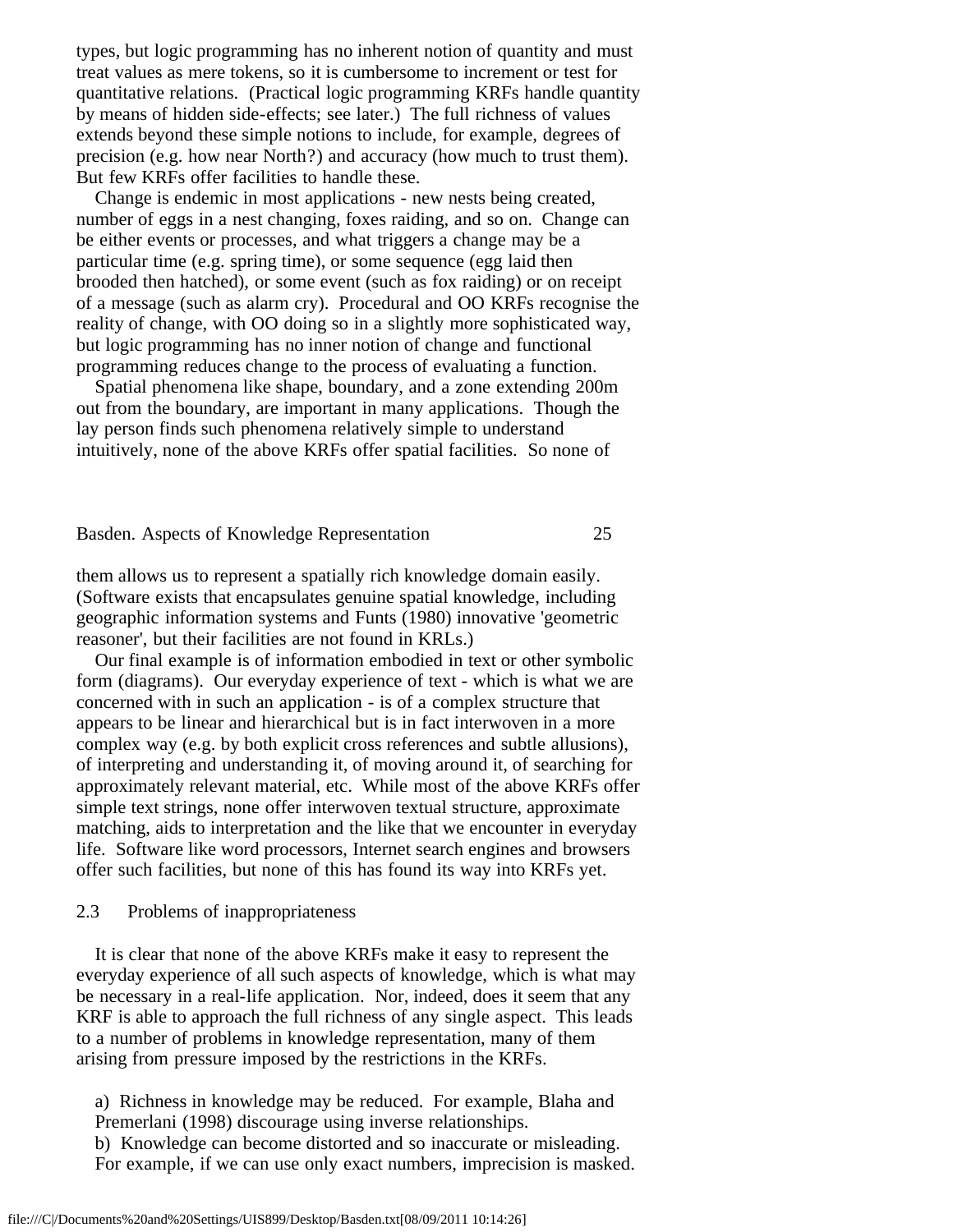c) Things for which the KRF is inappropriate, but which are acknowledged to be needed, tend to be implemented as side-effects for example, PROLOG implements iterative change by means of the infamous 'cut-fail' technique. Side effects feel 'dirty', are difficult to learn and esoteric to use. 'The people' become confused and misled. d) The knowledge base of the IS becomes more complex. For example, implementing inverse relationships by means of a pair of attributes (forward and back) introduces the need to keep them in synchronization even in the unforeseen circumstances. For example, the shape of the woodland in Fig. 2. and of the 200 m zone could each be represented as a list of  $(x,y)$  coordinates, which must then be managed. 'The people' should not have to bear such responsibility. e) As a result, what seems 'natural' to our intuition requires extensive KR effort to represent. For example, to derive the buffered shape of

#### 26 In Search of an Integrative Vision for Technology: Chapter 2

 woodland requires a complex trigonometrical algorithm that 'the people' are unlikely to know.

 f) 'The people', under pressure to 'get something working', might inadvertently implement an over-simplified version of the aspect of knowledge, which later proves unable to support the full richness encountered in the domain. For example, a simple list of  $(x,y)$  coordinates cannot support a shape with holes in it (Fig. 2) - a very common mistake in spatial KR.

 g) The inner workings of the implementation of an aspect become exposed and open to interference. For example, the 'key' by which a relationship is implemented might be given an illegal value.

 h) Such interference can be dangerous. For example, an illegal value in a pointer might cause the whole computer to crash.

 i) Finally, when a KRF covers several aspects of knowledge, the KE must decide on the interface between them.

 Because of (a, b) the resultant IS can be inaccurate. Because of (b, c, e, f, g) KR takes on the nature of esoteric expertise. Because of (b, d, g, h) KR becomes more error-prone. Because of (c, d, e, i) the IS becomes more difficult to understand, which is problematic when, some years later, a new development team needs to upgrade it. Because of (a, b, f) some necessary upgrades are made impossible. Inappropriate KRFs, therefore, make Brachman's vision of 'KR to the people' difficult to achieve.

 The conventionally recognised criteria for a good KRF, sufficiency, efficiency and expressive power (Minsky, 1981; Levesque and Brachman, 1985), do not address such problems. All they do is make (d, e) easier to achieve by expert programmers, and a focus on sufficiency and expressive power in particular often proves counter-productive because it suggests side-effects (c) are no problem.

#### 2.4 Need for ontology

 The issue of appropriateness presupposes a delineation of distinct aspects of knowledge and an understanding of the richness of those aspects. This in turn presupposes an ontological commitment to a vision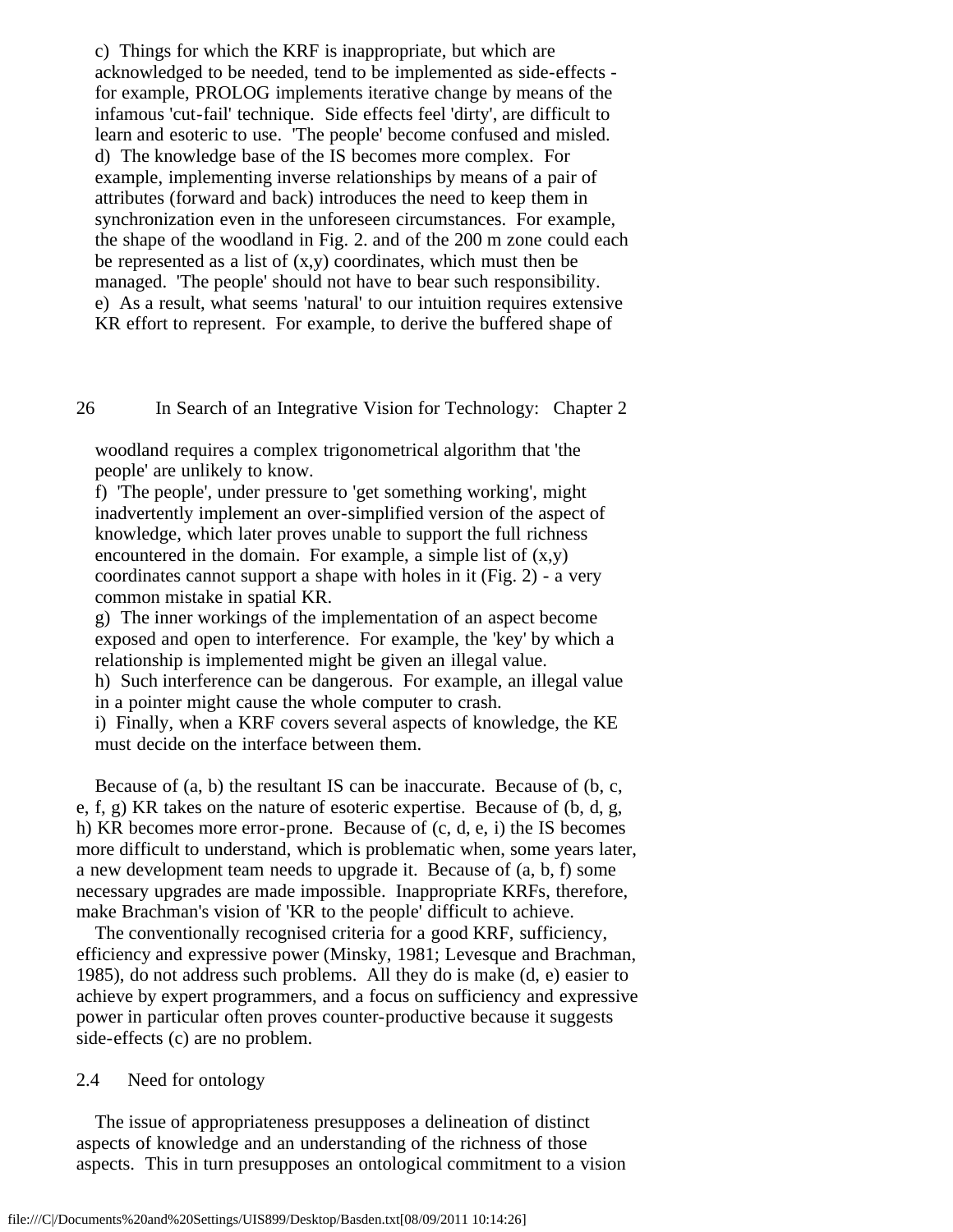of the nature of the diversity we encounter in the world. Tacit recognition of this may be seen in the proliferation, in the 1990s, of attempts to create 'ontologies' for KR and KM. But, with a few notable exceptions such as Wand and Weber (1995) who created a KR ontology based on Bunge (1977, 1979), most of these have only a tenuous link with philosophical ontology. Even Wand and Weber's ontology may be criticised because Bunge did not start from the notion of everyday lifeworld but from an assumption of an hierarchical system of levels informed mainly by the natural sciences (discussion of this must wait until another time).

Basden. Aspects of Knowledge Representation 27

 We will explore an ontological approach to designing KRFs that derives from the philosophy of the Dutch thinker, the late Herman Dooyeweerd (1894-1977), which is based firmly in the everyday lifeworld.

## 3. DOOYEWEERD'S ASPECTS AS BASIS FOR APPROPRIATE KNOWLEDGE REPRESENTATION

## 3.1 Modal aspects

 We have spoken loosely about distinct 'aspects of knowledge'. Dooyeweerd also spoke of aspects, and indeed we shall find some correspondence between the two. On the first page of his magnum opus, A New Critique of Theoretical Thought (1955), he listed fifteen:

 "A[n] indissoluble inner coherence binds the numerical to the spatial aspect, the latter to the aspect of mathematical movement, the aspect of movement to that of physical energy, which itself is the necessary basis of the aspect of organic life. The aspect of organic life has an inner connection with that of psychical feeling, the latter refers in its logical anticipation (the feeling of logical correctness or incorrectness) to the analytical-logical aspect. This in turn is connected with the historical, the linguistic, the aspect of social intercourse, the economic, the aesthetic, the jural, the moral aspects and that of faith. In this inter-modal cosmic coherence no single aspect stands by itself; every-one refers within and beyond itself to all the others."

 Unlike Bunge, however, Dooyeweerd related aspects to everyday experience. Immediately before the above text, we find:

 "If I consider reality as it is given in the naïve pre-theoretical experience, and then confront it with a theoretical analysis, through which reality appears to split up into various modal aspects then the first thing that strikes me, is the original indissoluble interrelation among these aspects ..."

In a footnote he explained:

 "[By aspects] are meant the fundamental universal modalities of temporal being which do not refer to the concrete 'what' of things or events, but are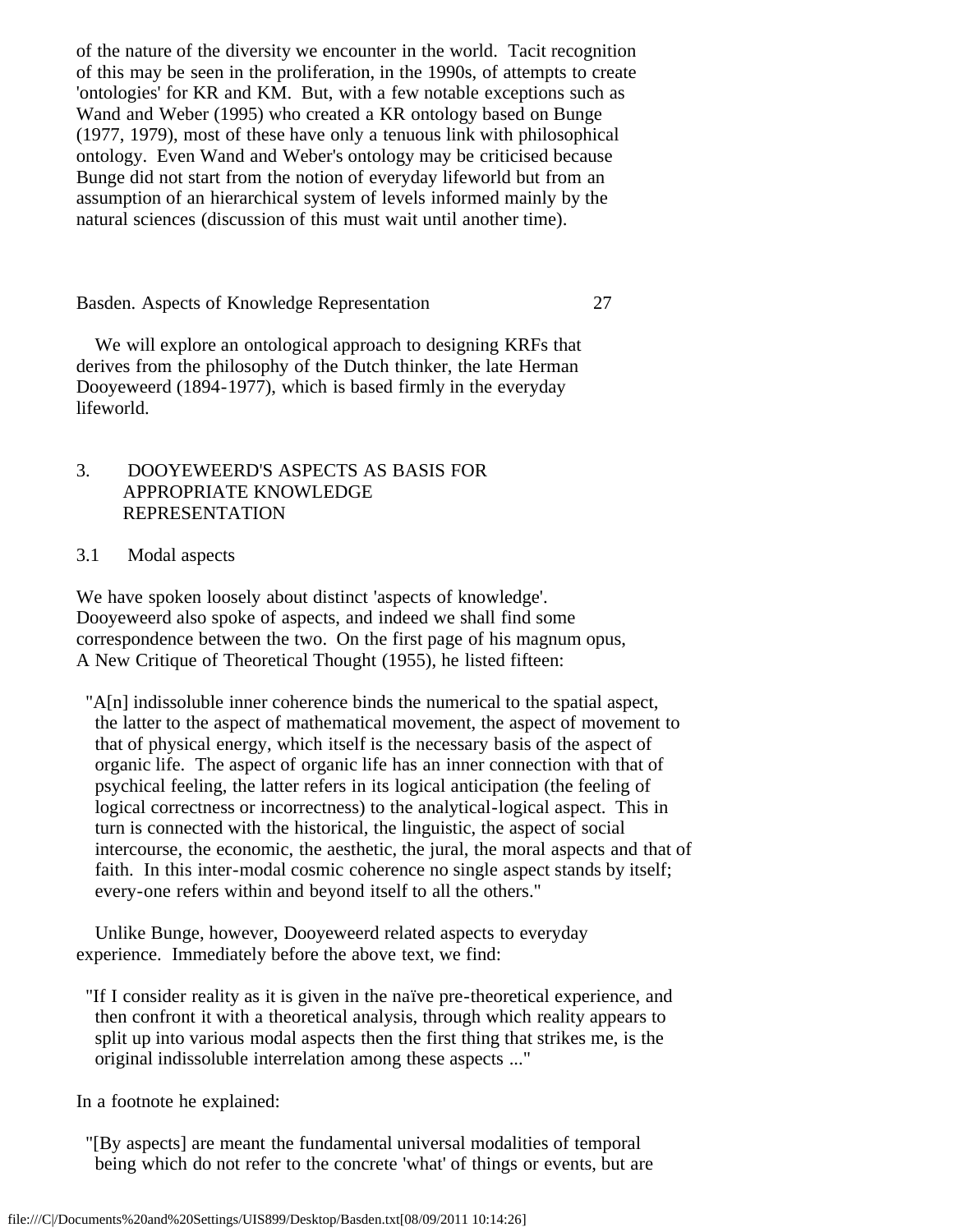only the different modes of the universal 'how' ... For instance, the historical aspect of temporal reality is not at all identical with what actually happened in the past. Rather it is the particular mode of being which determines the

#### 28 In Search of an Integrative Vision for Technology: Chapter 2

 historical view of the actual events in human society. These events have of course many more modal aspects than the historical."

 Though Dooyeweerd began by setting out these aspects, he did not expect his readers to accept them uncritically but, at this stage, was merely setting the scene for a rigorous exploration not only of the structure of reality but also of the very nature of philosophical thought itself, by which we might address the structure of reality.

 During his lengthy work, he uncovered the presuppositions underlying Western thinking since its root in Greek thinking 2,500 years ago, showed how they are responsible for the deep recurrent problems in Western thought, and then, starting from different presuppositions, developed a positive philosophy (in which aspects play an important part) to account for the nature of being, meaning, process, knowledge, normativity and time, which is breathtaking in its scope and novelty. This provides an underpinning for the aspects he introduced on his first page.

 Many of the chapters of this book discuss parts of Dooyeweerd's philosophy; so here we will outline only those parts that help us understand appropriateness of KR and aspects of knowledge.

## 3.2 Roles of aspects

 Many thinkers make reference to aspects, maybe under a different name, largely as irreducible categories that should be separately taken into account in analysis (such as Checkland's E's that are discussed in chapter 5). It was one of Dooyeweerd's insights however (Henderson, 1994:37-8) that aspects are not just categories of meaning but, being grounded in a transcendental notion of Origin, possess a modal character which enables creation to Be and Occur. Each aspect provides or enables:

 distinct ways in which things may be meaningful distinct ways in which things make sense (rationality) distinct modes of being distinct ways of functioning basic kinds of properties ways in which things can relate a distinct sphere of normativity.

 Each aspect is a whole constellation of meaning, which accounts for the richness of meaning we experience. But at the centre of each is a kernel meaning can be grasped with the intuition, but never fully grasped by theoretical thought. In approximate terms the kernel meanings of the aspects (reversed in sequence, and with some names different from above partly because Dooyeweerd varied the names he used):

Pistic aspect: faith, commitment and vision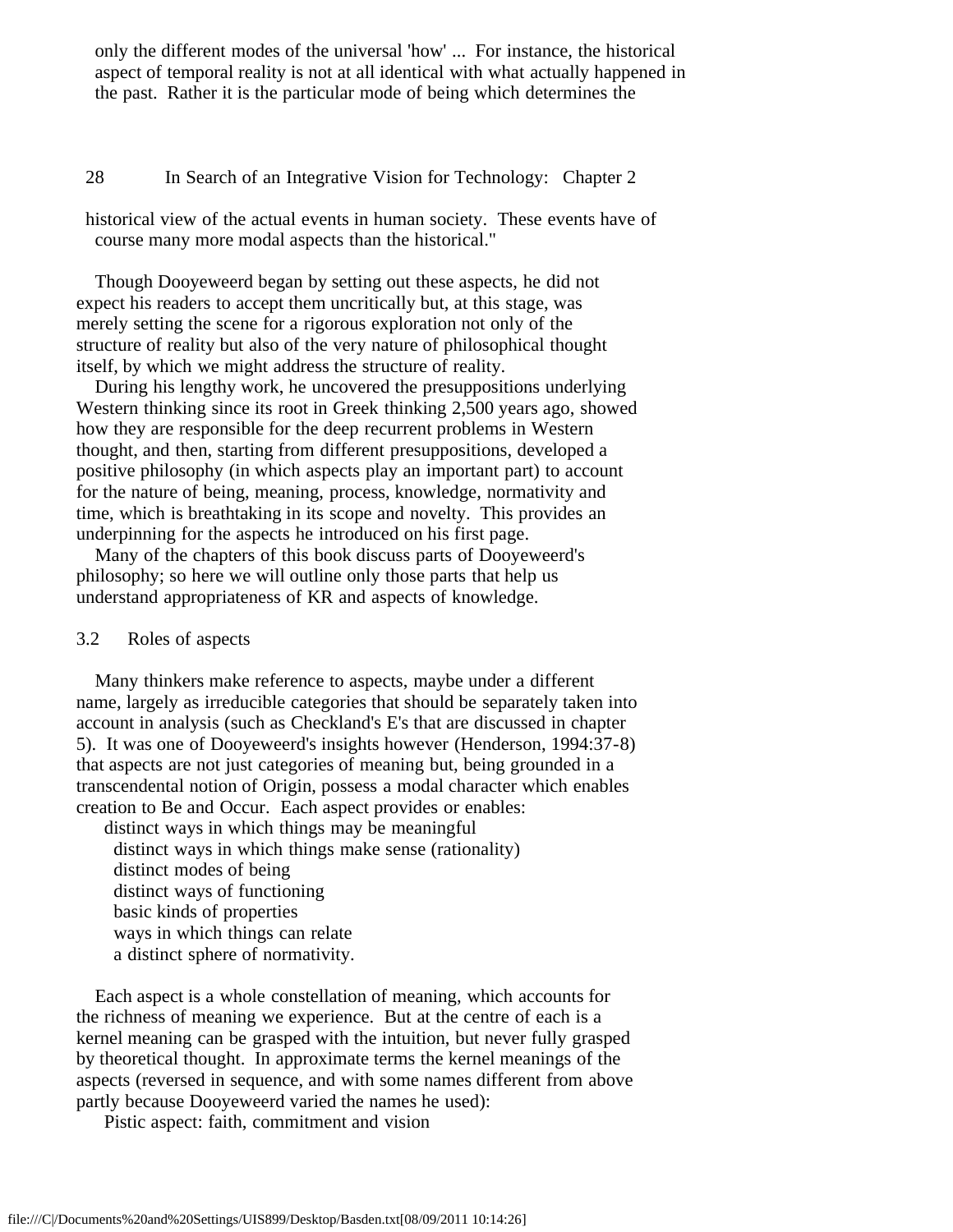Ethical aspect: self-giving love, generosity, care Juridical aspect: 'what is due', rights, responsibilities Aesthetic aspect: harmony, surprise and fun Economic aspect: frugality, skilled use of limited resources Social aspect: social interaction, relationships and institutions Lingual aspect: symbolic signification Formative aspect: formative power, achievement, history, technology Analytical aspect: distinction, conceptualizing and inferring Sensitive aspect: sense, feeling and emotion Biotic (organic) aspect: life functions, integrity of organism Physical aspect: energy and mass Kinematic aspect: flowing movement Spatial aspect: continuous extension Quantitative aspect: discrete amount.

 As an example, the constellation of the lingual aspect includes (and is expanded later):

 ways in which things may be meaningful: e.g. writing, rather than marks on paper (which would be sensitive) or poetry (which would be aesthetic), medium rather than substrate (which would be physical) ways in which things make sense: e.g. flow of argument or narrative modes of being: e.g. word, sentence, paragraph, diagram, noun, verb, bullet list, abbreviation, hyperlink ways of functioning: e.g. speak, write, read, translate, search. basic kind of properties: e.g. emphasis, clarity of wording, connotation ways in which things can relate: e.g. cross-reference, synonym sphere of normativity: e.g. words should be drawn from a vocabulary, text should obey laws of syntax.

## 3.3 Characteristics of aspects

 Aspects are irreducible to each other, in that the meaning of one aspect can never be derived from, nor explained solely in terms of, that of others. Attempts to do so denature it and end in antinomy or paradox (Dooyeweerd used the example of Zeno's paradox to illustrate reduction of the kinematic to the spatial aspect). What this means is that each aspect is equally important and that the beings, functions, etc. that different aspects make possible must be considered separately. By contrast, systems theory sees aspects (levels) as 'emergent' from others by virtue of structure and behaviour rather than meaning.

 Though irreducible to each other, there is also an "indissoluble inner coherence" between aspects (Dooyeweerd, 1955,I:3), which is of two types, analogy and dependency. Analogy means that each aspect contains echoes of the others (e.g. logical entailment (analytic aspect) echoes

#### 30 In Search of an Integrative Vision for Technology: Chapter 2

 causality (physical aspect)). But it is inter-aspect dependency that more directly concerns us here. Aspects depend on each other for their full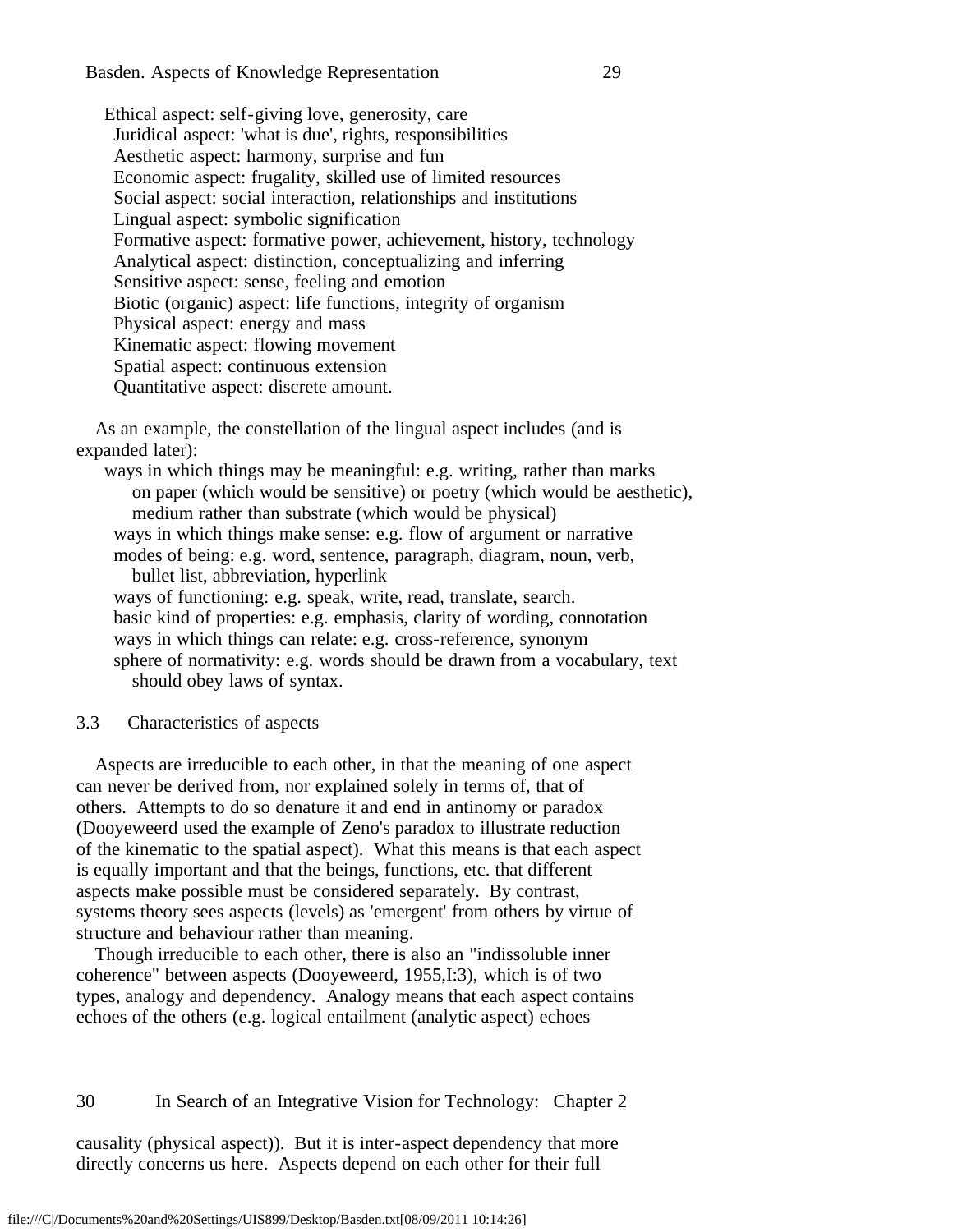meaning. Dependency defines the order in which the aspects are normally listed, with pistic being 'latest' and quantitative, 'earliest' (note, not 'highest, lowest', to avoid any connotation that any aspect is more important than others). It is in two directions: an aspect depends on earlier ones for its implementation and on later ones for its full meaning. Thus, for example, the lingual aspect could not operate without formative structure, and symbolic signification would be of limited use were it not to allow us to communicate and thus relate socially. Note that dependency does not entail reducibility.

 The earlier aspects are determinative, in that the outcome of response to their laws (e.g. laws of physics) is (largely) determined, whereas the later aspects are normative (e.g. laws of linguistics), allowing and enabling freedom.

 Finally, no aspect is absolute, in the sense of being a self-sufficient foundation of meaning for the others. Nor is the entire suite of aspects taken together absolute, but all depend ultimately for their meaning on a Divine Origin.

 One important corollary of this is that, as Dooyeweerd explicitly stated in (1955,II:556), "the system of the law-spheres [aspects] designed by us can never lay claim to material completion. A more penetrating examination may at any time bring new modal aspects of reality to the light not yet perceived before. And the discovery of new law-spheres will always require a revision and further development of our modal analyses." This is because to make a distinction among aspects we have to function in the analytic aspect, and if this is non-absolute then it is impossible to rely on the distinctions that it produces, such as a suite of aspects. However, this is not a recipe for universal skepticism since, as Dooyeweerd claimed, the aspects may be known by the intuition. Intuition, to Dooyeweerd, is not some mysterious nor instinctual way of knowing, but an awareness in which all aspects play their part.

 This relates to Dooyeweerd's theory of everyday life (lifeworld), in which everything involves (i.e. can have meaning in) every aspect. For example, as I write this, I am functioning primarily in the lingual aspect, but I am also forming my thoughts (formative), distinguishing what to write (analytic), seeing the screen (sensitive), breathing (biotic), and exerting force on the keyboard (physical). I am also trying to give the reader what is due (juridical), to present a coherent argument (aesthetic), within a limited number of pages (economic), and I am treating the reader not as mere information sink but as fellow human being (social aspect).

Basden. Aspects of Knowledge Representation 31

## 4. A DOOYEWEERDIAN APPROACH TO APPROPRIATENESS

 In like manner, use of an IS is multi-aspectual lifeworld (see chapter 11). Therefore, in principle, every aspect is important, and knowledge from every aspect should be represented in an IS. If this is to be done easily by 'the people', then the KRF they use should facilitate, and not hinder, the representation of knowledge of each aspect. We will now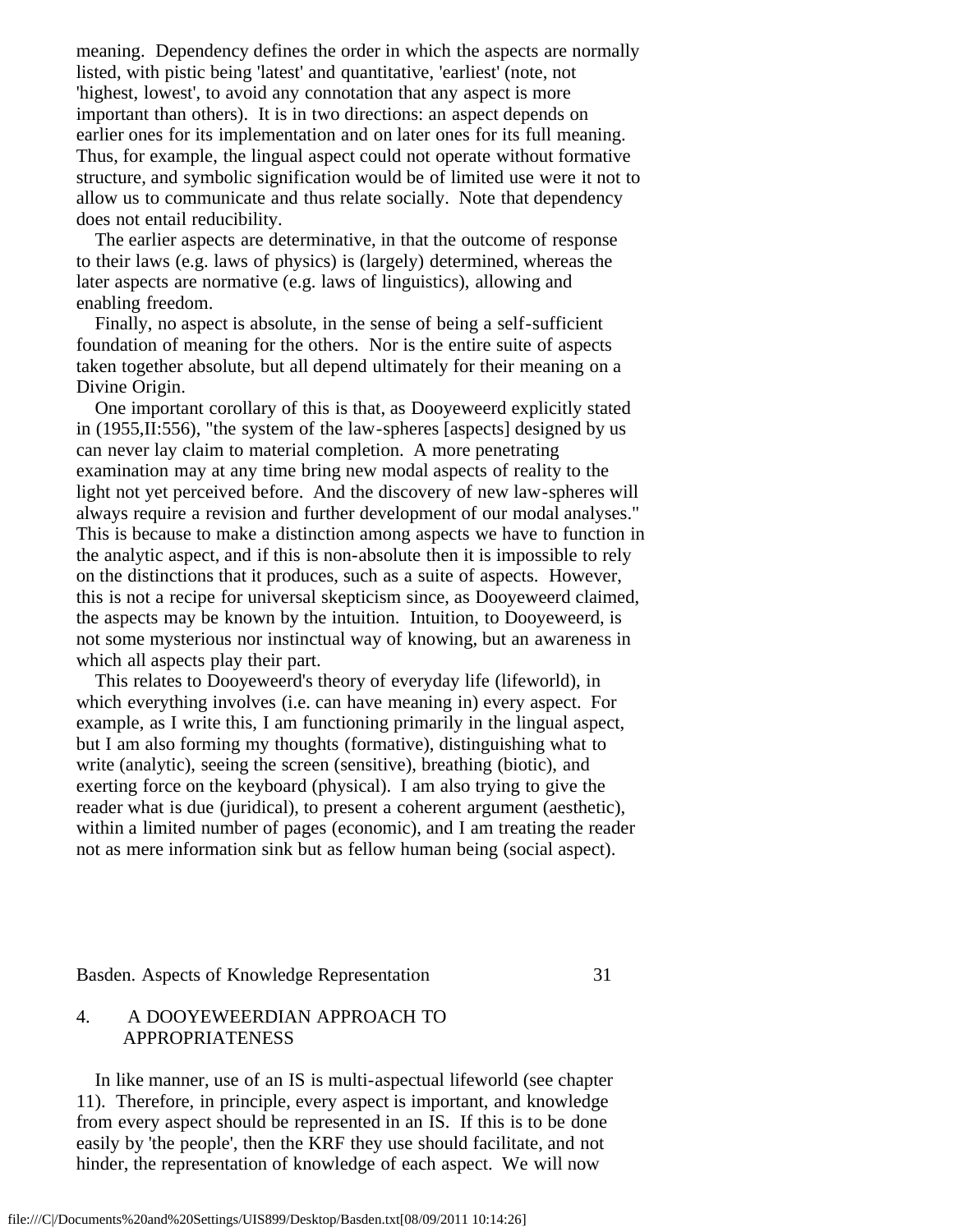discuss how we may apply these portions of Dooyeweerd's philosophy to understand appropriateness, and thence to propose an approach to designing KRFs. First, we employ our knowledge of some aspects to design aspectually-oriented KRFs, then consider new aspects, and finally discuss the integration of such KRFs into a single, overall KRF.

4.1 Aspects of knowledge and individual KRFs

 What we called aspects of knowledge correspond quite closely with Dooyeweerd's modal aspects (the use of the word 'aspect' in both cases is fortuitous since at the time the author knew nothing of Dooyeweerd):

 items: analytic aspect (distinct concepts) relationships: formative aspect (formed structure) values: quantitative aspect (discrete amount) spatial: spatial aspect (continuous extension) text: lingual aspect (symbolic signification).

 We will examine these five aspects and see how, by reference to some of their philosophical roles, we can design a KRF for the corresponding aspect of knowledge. Referring back to the design decisions in section 1: Mode of being indicates types of 'things' to make provision for. Way of functioning suggests activity to provide as procedures. Basic types of property suggests attribute types. Way of relating suggests type of relationship. Aspectual rationality indicates inferences to be built into our KRF. Normativity suggests constraints that would be meaningful.

 We work these out tentatively (and without any attempt at completeness) for several aspects as follows:

For the quantitative aspect (discrete amount),

 'Things': integers, ratios, fractions, proportions, etc.; also types that anticipate later aspects such as 'real numbers' for the spatial aspect. Inferences: those of arithmetic Attributes: quantity, accuracy, units, etc. Relationships: greater and less than, sets, etc.

32 In Search of an Integrative Vision for Technology: Chapter 2

 Procedures: incrementing, scaaing, statistical functions, etc. Constraints: e.g. a given quantity remains that quantity until changed Example KRF: APL. Example software: calculators, statistical packages.

For the spatial aspect (continuous extension),

 'Things': shapes, lines (straight or curved), areas, regions, dimensional axes, etc.

Inferences: those of geometry

Attributes: size, orientation, distance, side (in, out, left, right), etc.

 Relationships: spatial alignments and arrangements, touchings, crossings, surroundings, toplogy, etc.

 Procedures: join, split, stretch, deform, rotate, overlap, expand, etc. Constraints: e.g. boundaries should not have gaps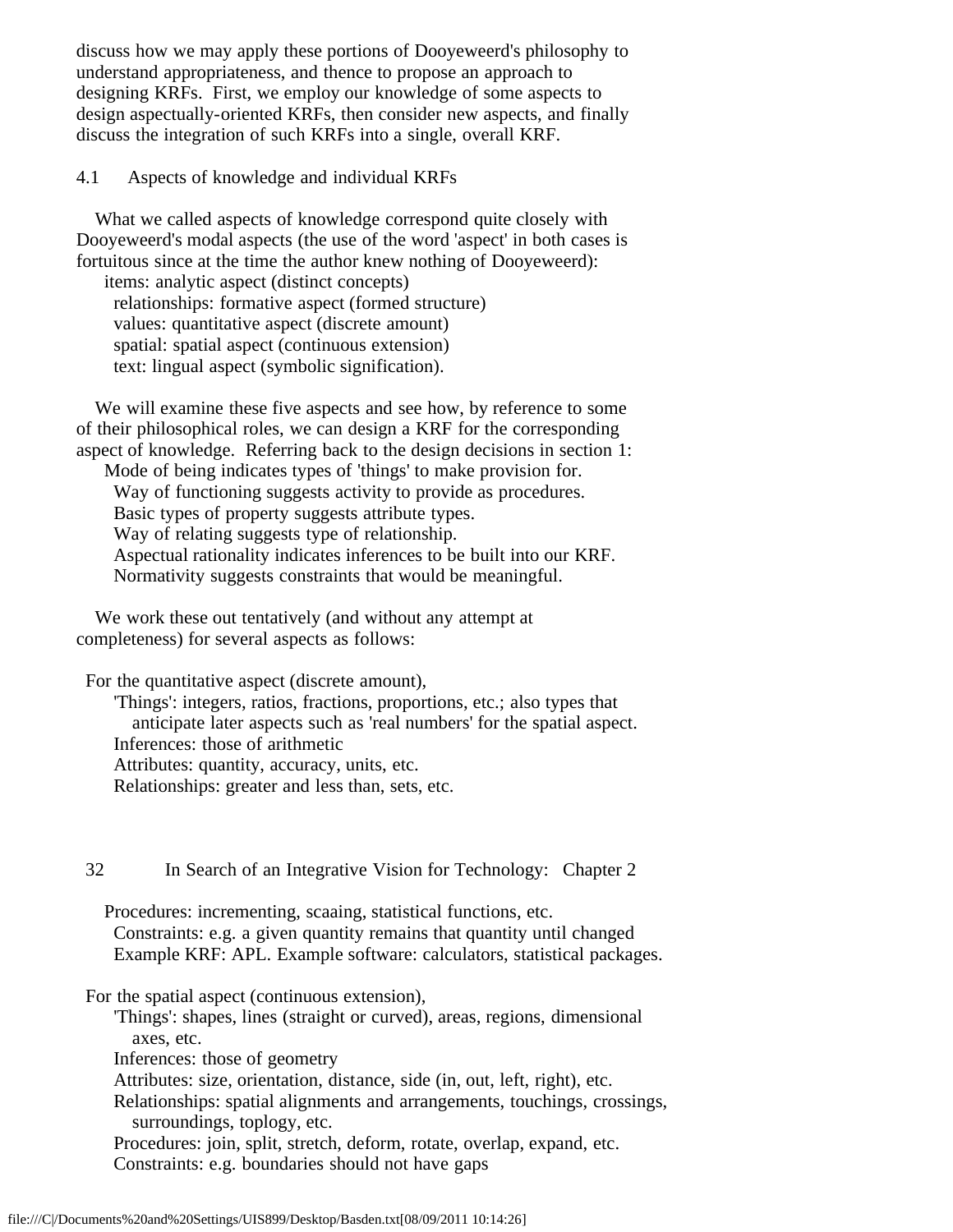Example KRF: Funt's (1980) geometric reasoner. Example software: geographic information systems, computer aided design, drawing packages.

For the analytic aspect (distinction),

'Things': concepts, objects, labels to identify things, etc.

Inferences: those of formal logic

Attributes: truth values, difference and sameness, etc.

Relationships: contradiction, logical entailment, identity, etc.

Procedures: e.g. distinguish, deduce

 Constraints: e.g. principle of non-contradiction, entity integrity (as in relational databases)

Example KRF: PROLOG. Example software: cognitive mapper.

For the formative aspect (formative power),

 'Things': structuring, relationships, plans, means and ends, goals, intentions, power, etc.

Inferences: those of synthesis

Attributes: feasibility, efficacy, version, strength (as of a relationship), etc.

 Relationships: means and ends, the purpose of something, sequence of operations (history), part-whole, etc.

 Procedures: form, compose, relate, revise, undo (to previous version), seek, effect a meaningful change (change a state), plan, etc.

Constraints: e.g. referential integrity

 Example KRF: production rules. Example software: planning software, project control software.

 For the lingual aspect (focusing on syntax and semantics, of text r.t. graphics): 'Things': nouns, verbs, etc.; words, sentences, etc.; bullet lists, headings, cross references, quotations, etc.; word roots, languages Inferences: those of syntax, semantics, etc. Attributes: tense, case, emphasis, cultural connotation, etc.

Basden. Aspects of Knowledge Representation 33

 Relationships: synonyms, antonyms, opposites, cross references, rhymes, thesaurus relationships, etc.

 Procedures: write, draw, understand, send message, text search, find equivalent meaning, translate, etc.

 Constraints: e.g. words to be within a vocabulary (spell checkers), syntax to conform to a grammar (grammar checkers)

 Example KRF: SGML, HTML. Example software: word processor, knowledge representation software.

 Even though the features we have mentioned for each aspect are just examples, they exceed those supported by most extant KRFs. Yet they are not esoteric, but are features encountered in everyday living, of which some are already found in practical software oriented to the lifeworld). So why are they not implemented in KRFs? Such an aspectual approach to the design of KRFs might yield more comprehensive KRFs, which would go a long way to fulfilling the aim of 'KR to the people'.

But a number of issues still require our attention.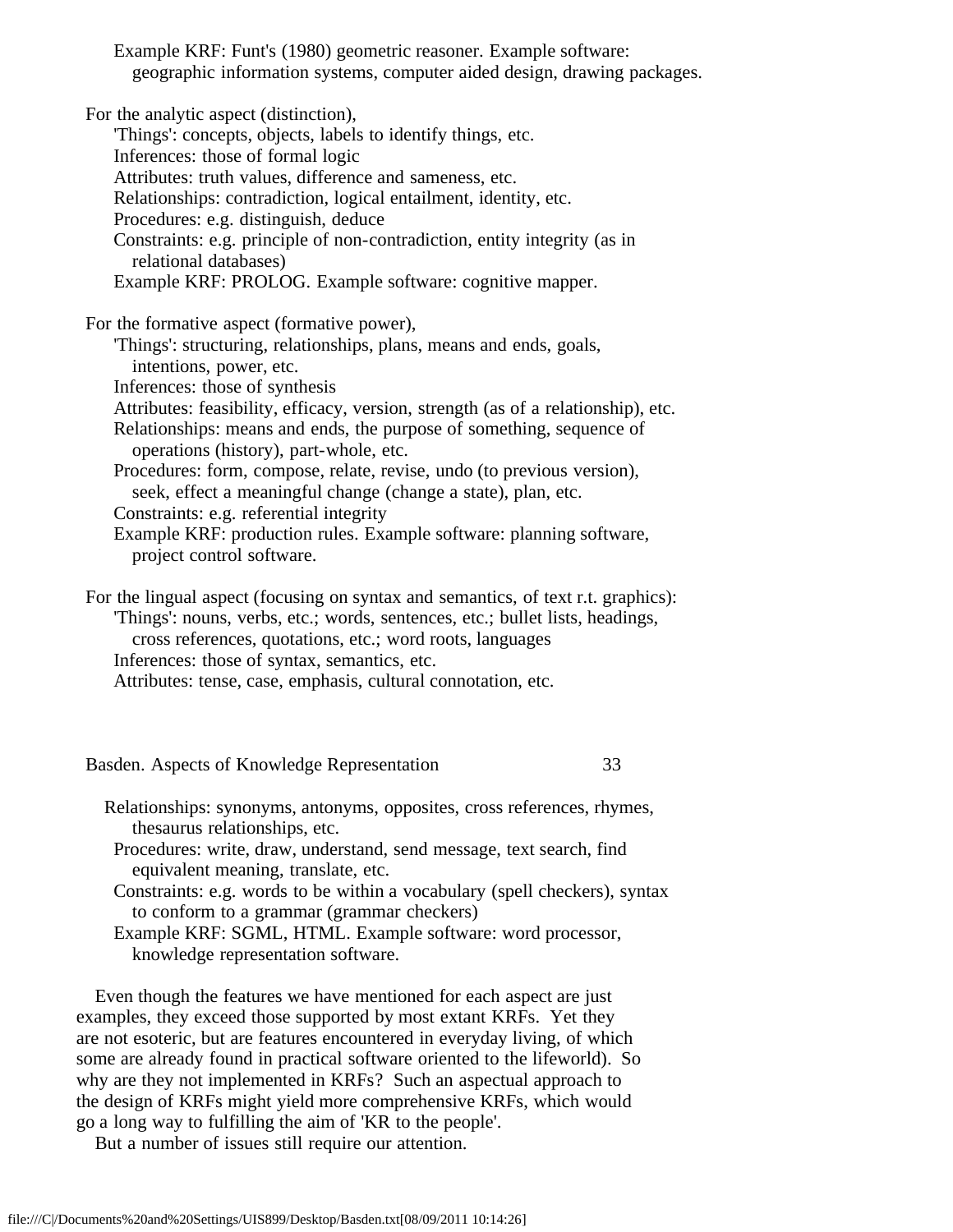## 4.2 Change and qualitative values

 Basden (1993) suggested that change (events, processes) is an aspect of knowledge, but there is no Dooyeweerdian aspect of change. Instead, to Dooyeweerd, change is bound up with time and inherent in every aspect.

 The aspect of knowledge, values, originally included qualitative values (e.g. truth values), but has been aligned solely with the Dooyeweerdian quantitative aspect above. Like change, qualitative values are different for each aspect, and are constituted of its basic types of property. Table 2 gives a few examples of types of change and of qualitative for several aspects.

Table 2. Examples of change and qualitative value for certain aspects

| Aspect                                                                | <b>Example Change</b>                                                                                                                                      | <b>Example Qualitative Value</b>                                                                              |
|-----------------------------------------------------------------------|------------------------------------------------------------------------------------------------------------------------------------------------------------|---------------------------------------------------------------------------------------------------------------|
| kinematic<br>physical<br>biotic<br>sensitive<br>analytic<br>formative | movement and flow<br>causal reactivity<br>growth and decay<br>stimulation and response<br>from premise to conclusion<br>creation, construction and shaping | (mostly quantitative)<br>state (gas, liquid, solid)<br>alive v. dead<br>colour<br>true v. false<br>difficulty |
| lingual<br>$\ldots$ up to $\ldots$<br>pistic                          | utterance and understanding<br>the act of committing                                                                                                       | which language<br>sacred v. profane.                                                                          |

34 In Search of an Integrative Vision for Technology: Chapter 2

#### 4.3 New aspects?

 Basden (1993) discussed only four aspects of knowledge, conflating items and relationships into a single aspect and ignoring text. The question was raised whether there were other aspects of knowledge, and even whether those aspects are valid. At the time he had no other basis for answering this than intuition and observation of practical difficulties of trying to reduce one to another.

 Dooyeweerd's aspects provides a sounder basis on which to answer these questions. Not only do the characteristics and philosophical roles of aspects provide a systematic way of considering aspects of knowledge and their corresponding KRFs, but it also provides, on one hand, a basis for splitting aspects of knowledge should that be necessary, and, on the other, a way of identifying possible new aspects and their KRFs, such as the economic or juridical. Some of the work on KM 'ontologies' may be seen as reaching for KRFs of later aspects. For some, such as the economic aspect, a useful initial KRF might be constructed, but for others, such as the ethical and pistic, it is not yet clear what shape a KRF would take.

#### 4.4 Integrating KRFs

 So far we have linked KRFs separately to different aspects. But any given application will involve representation of knowledge of several (if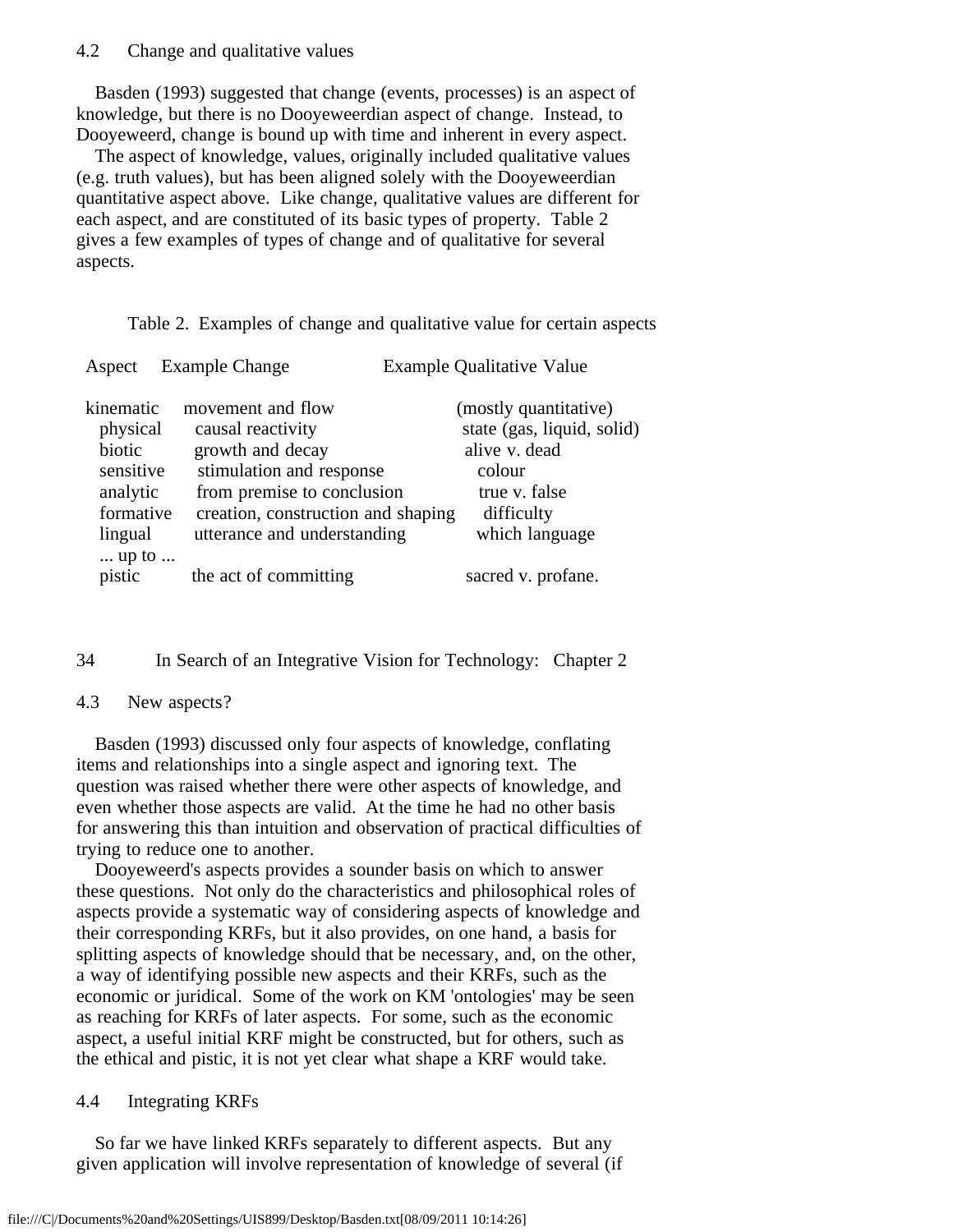not all) aspects, and so the KRF we seek does not centre on a single aspect, but includes KRFs for all relevant aspects integrated together. To achieve this we might combine several aspectual KRFs, but we do not want to end up with a confusing muddle. Dooyeweerd's theory of inter aspect relationships, however, can help us: just as the aspects relate to each other by dependency and analogy, and yet remain distinct, so aspectual KRFs may be integrated into a system by dependency and analogy and yet remain distinct. That dependency does not entail reducibility is an important philosophical insight by Dooyeweerd, because it provides us with the possibility of integrating aspectual KRFs.

 Inter-aspect dependency in the foundational direction implies that a KRF for any aspect will require the facilities offered by a KRF of an earlier aspect. For example, a KRF for the lingual aspect will require at least the (formative) ability to relate and structure things like sentences, and to make distinctions such as for purpose of emphasis (analytic aspect). This suggests that the architecture of an aspectual KRF will involve a module for each aspect, and that if aspect Y is later than aspect  $X$ , then a KRF which has a module for Y will also need a module for X.

 Dependency in the anticipatory direction suggests that some of the things, functions, constraints, etc. in aspect X are only meaningful in anticipating a later aspect, Y. (For example, irrational numbers are

Basden. Aspects of Knowledge Representation 35

 meaningful by reference to the spatial aspect, and linguistic pragmatics by reference to the social.) Since some of the later aspects have yet to be opened fully, it is likely that there are things in earlier aspects whose full significance is yet to be recognised. This means that when we implement a KRF module for any aspect (possibly excepting the pistic), we should make it possible to extend its things, procedures, constraints, inferences, etc. by such means as call-back hooks. (This is, of course, standard practice in reusable software today, but an awareness of aspects might be a useful guide to this practice.)

 By its nature, inter-aspect analogy is more difficult to clearly define. It may be that extensibility features similar to those required for anticipatory dependency will be adequate, but since their exact form is likely to be different, it would be wise to keep them separate.

#### 4.5 Discussion

 These are only initial suggestions that illustrate how KRFs might be designed by considering Dooyeweerdian aspects and their constellations of meaning. We have considered only a few aspects, and the approach still has to be properly explored, tested and refined, but there is reason to believe that, if reasonably full account is taken of the constellation of meaning of each aspect, it will address the problems we identified in section 2.3 that result from inappropriate KRFs:

 a) Richness need no longer be reduced inadvertently because all that is meaningful in an aspect is provided.

b) For a similar reason, distortion need no longer occur.

c) Implementation by side-effects is no longer necessary if all relevant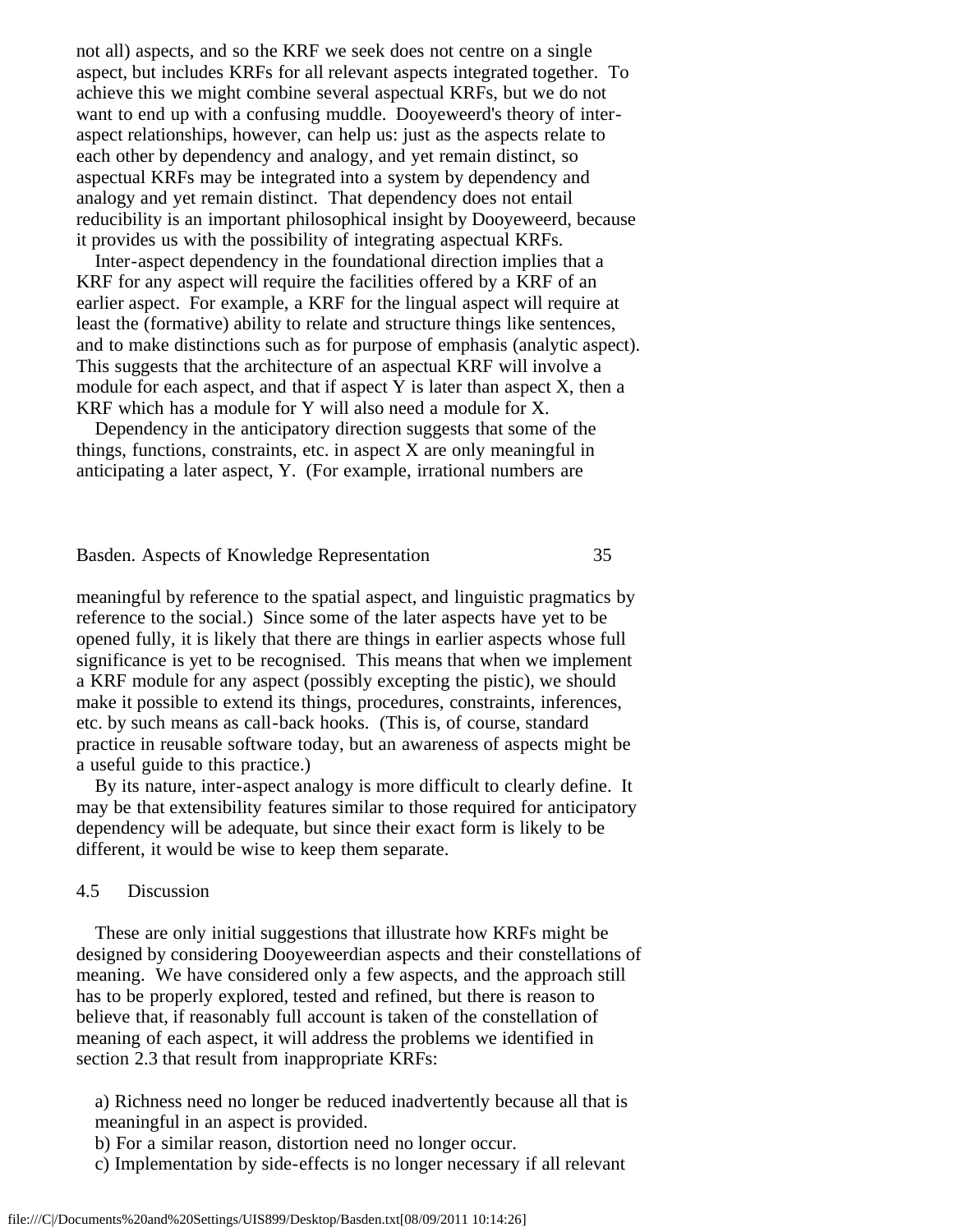aspects are included.

 d) KB complexity is reduced to that which is intrinsic to the domain and not artificially increased by extraneous programming needed to implement other aspects.

 e) KR becomes more 'natural' because all that is intuitive in each aspect is provided by atomic features and the KE no longer has to implement them, so less KR effort is required.

 f) Thus there is less danger that a simplified version will be implemented.

 g) Since all that is meaningful in each aspect is provided as atomic features, the inner workings of their implementation are no longer exposed.

h) So the attendant dangers are reduced.

 i) In an integration of aspectual KRFs interfacing between the KRFs is already built-in and the KE no longer has to take responsibility for it.

36 In Search of an Integrative Vision for Technology: Chapter 2

 The vision of an integrated, multi-aspectual KRF presented here is a long-term one. Not only are individual extant KRFs impoverished versions of the full aspectual KRFs envisaged, but the challenge of integration has yet to be met. It may be possible, during a period of research and experience, to gradually build up a sophisticated KRF that is appropriate to many aspects. The author's Istar KBS software (Basden and Brown, 1996) started to be developed along these lines.

 However, there are several problems with this proposal that need to be addressed over the longer term. First, it is not always clear what shape a KRF might take for the later aspects, such as the juridical. Before we can tell whether the proposal made here has any merit, we should attempt to define KRFs for every aspect. There is evidence that this may be possible and even desirable, because features from later aspects - such as the juridical feature of copyright notices and authentication checks - are becoming important in practical software even today. At present, they are being introduced on an ad-hoc basis, which might insert problems for later; it may be that Dooyeweerd's aspects can enable a more systematic and future-proof approach.

 Second, if we are to integrate aspectual KRFs, meaning in one aspect has to be translated to that of another. How this may best be done is not yet clear. The given suite of aspects proposed by Dooyeweerd does at least motivate us to do this, and his notion of the two types of relationship between aspects (dependency and analogy) can inform such consideration.

 Third, if a complete set of facilities were implemented for every aspectual KRF would not the resulting software package be completely unwieldy? Though this has not been researched yet, there are two reasons for believing this might not be so. One is that the aspects are readily learned, and intuitively grasped; as Winfield (2000) and Lombardi (2001) have found, it becomes second-nature to consider them in any situation; see chapter 4. The other is that since the aspects have irreducible meaning, then it is possible that the symbols that express that meaning can be designed to be relatively independent of each other.